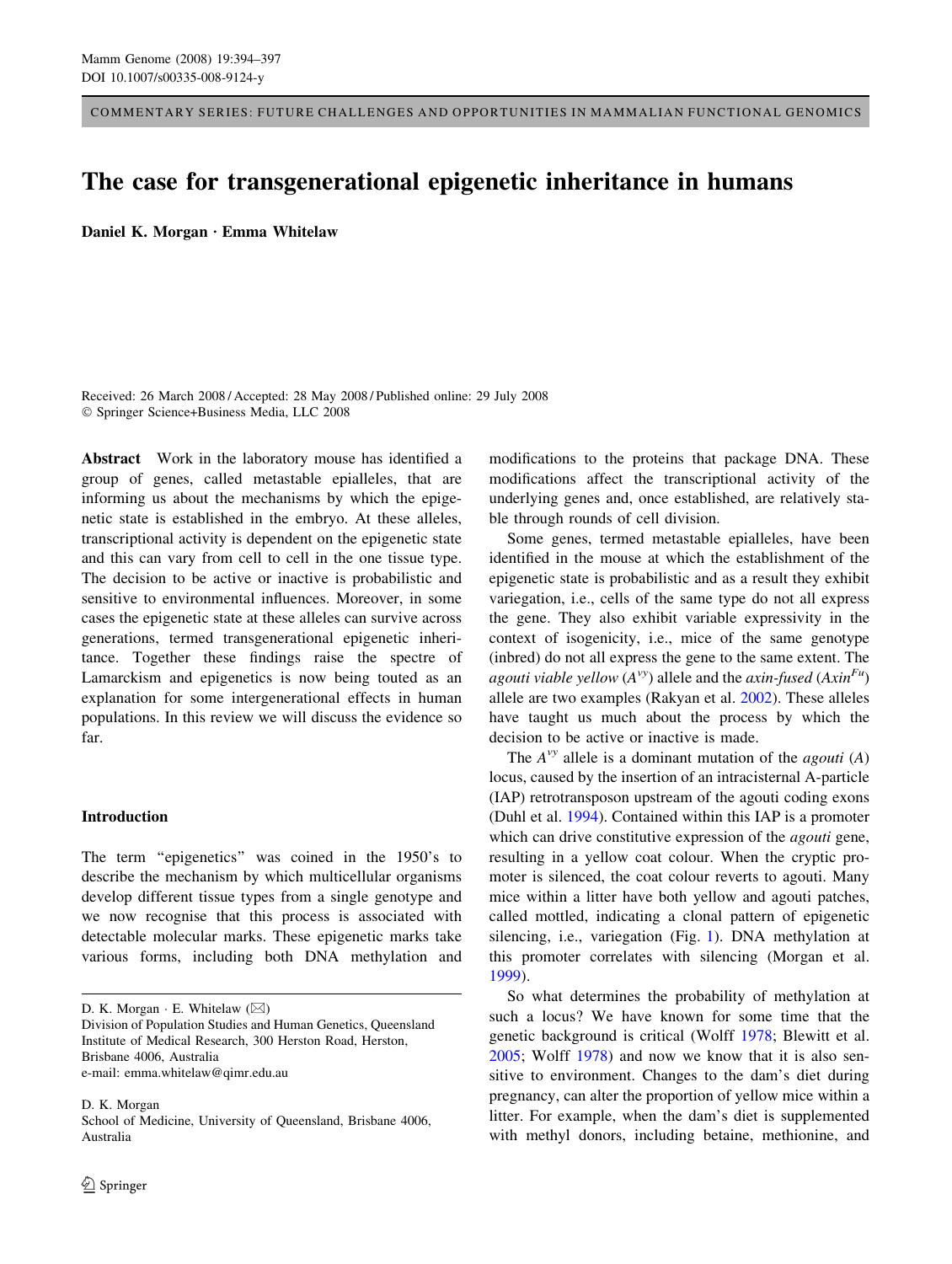<span id="page-1-0"></span>

Fig. 1 Isogenic mice carrying the  $A^{vy}$  allele display a range of phenotypes, from completely yellow, through degrees of yellow/ agouti mottling, to completely agouti (termed pseudoagouti). Yellow coat colour correlates closely with adult body weight. (Morgan et al. [1999\)](#page-3-0)

folic acid, there is a shift in the colour of their offspring away from yellow and towards agouti (Wolff et al. [1998](#page-3-0); Waterland and Jirtle [2003](#page-3-0)). Similar effects have been observed following the feeding of the dams with genistein, which is found in soy milk (Dolinoy et al. [2006](#page-3-0)).

#### Transgenerational epigenetic inheritance in mice

Although epigenetic states, once established, are maintained for the life of the organism, it is rare for these states to be passed to the next generation. Between generations, the epigenetic state of the genome undergoes two dynamic reprogramming events, first in the gametes of the parent and later in the zygote (Dean et al. [2003\)](#page-3-0). This enables the zygote to acquire the totipotent state needed for the differentiation of all cell types. In spite of this, there is strong evidence for transmission of the epigenetic state through the gametes to the next generation at a small number of loci in the mouse. This is known as transgenerational epigenetic inheritance and was first demonstrated convincingly at the  $A^{vy}$  locus (Morgan et al. [1999](#page-3-0)), following evidence for such a phenomenon at other loci (Allen et al. [1990;](#page-2-0) Hadchouel et al. [1987;](#page-3-0) Roemer et al. [1997](#page-3-0)). Morgan and colleagues [\(1999](#page-3-0)) showed that in an inbred colony the distribution of phenotypes among offspring is related to the phenotype of the dam; agouti dams are more likely to produce agouti offspring and yellow dams are more likely to produce yellow offspring. They ruled out the possibility that this was the result of the uterine environment by embryo transfer experiments. This inheritance is the result of incomplete erasure of epigenetic marks as they pass through the female germline. Transgenerational epigenetic inheritance has since been reported at another metastable epiallele, Axin-fused (Rakyan et al. [2003\)](#page-3-0), at a genetically

modified locus (Herman et al. [2003](#page-3-0)), and at c-kit (Rassoulzadegan et al. [2006\)](#page-3-0).

Sensitivity to environment, combined with transgenerational epigenetic inheritance, suggests that the diet of a pregnant female could affect not only her offspring's coat colour, but also that of subsequent generations. This idea was supported by the findings of Cropley, et al. [\(2006](#page-3-0)). They showed that methyl donor dietary supplementation can change the epigenetic state of the  $A<sup>vy</sup>$  allele in the germline and that these modifications can be retained through the epigenetic reprogramming that occurs during early embryogenesis. However, this report has been tempered by the failure of another study to replicate the transgenerational effect (Waterland et al. [2007\)](#page-3-0).

## Epidemiological evidence for transgenerational epigenetic inheritance in humans

Although information in addition to DNA sequence can be inherited from parent to offspring in mice, there is little direct evidence for transgenerational epigenetic inheritance in humans despite a number of reports describing effects that appear to be similar. One frequently cited example, the Dutch Famine Birth Cohort Study (Lumey [1992](#page-3-0)), reported that offspring born during times of famine in World War II were smaller than average and that the effects could last two generations. However, a subsequent report by the same authors failed to reproduce some of the findings (Stein and Lumley [2002\)](#page-3-0).

More recently, Pembrey, et al. ([2006](#page-3-0)) reported transgenerational effects in humans. Using the Avon Longitudinal Study of Parents and Children (ALSPAC) and Overkalix cohorts they found that pre-adolescent paternal smoking was associated with greater body mass index (BMI) in their sons, but not daughters. They also found that the paternal grandfather's food supply in pre-adolescence was linked to the mortality risk ratio of grandsons, while the paternal grandmother's food supply was linked to the mortality risk ratio of the granddaughters. Although these studies appear to demonstrate transgenerational effects induced by environmental factors, the suggestion that this is the result of the direct transfer of epigenetic information via the gametes, is not yet supported by any molecular evidence (Pembrey et al. [2006\)](#page-3-0). Intergenerational effects of this type could be explained by societal factors.

#### Identifying metastable epialleles in humans

So how might we set about identifying transgenerational epigenetic inheritance in humans at the molecular level? As mentioned above, most of the alleles that display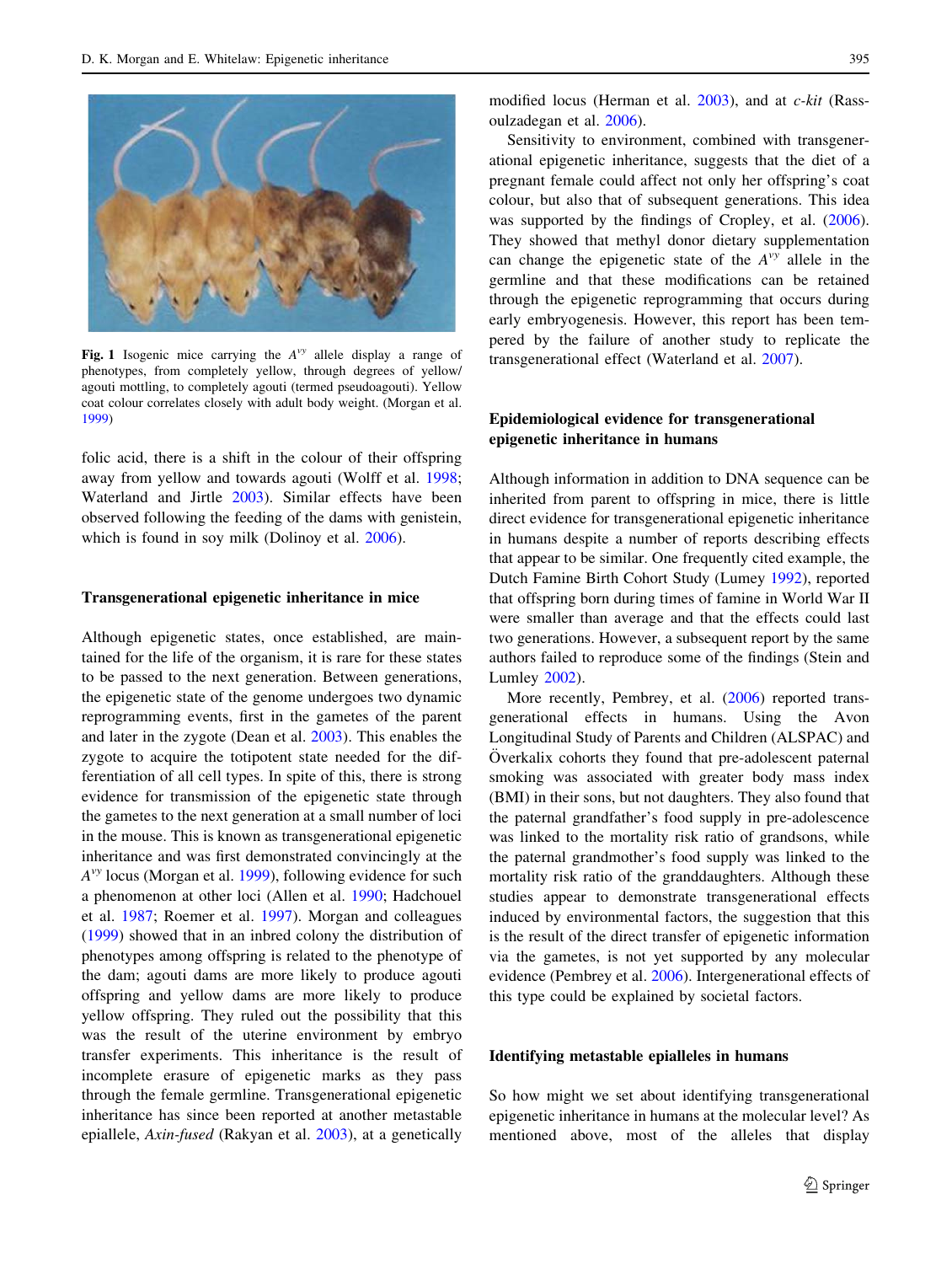<span id="page-2-0"></span>transgenerational epigenetic inheritance in the mouse are metastable epialleles. It follows that metastable epialleles are good candidates for transgenerational epigenetic inheritance in humans. But how do we find them? Human populations are outbred, making it difficult to identify phenotypic variation due solely to epigenetic causes. One way to circumvent this ''genetic noise'' is to study monozygotic (MZ) twin pairs and look for epigenetic variation between individuals within a twin pair. Genes resembling metastable epialleles have been found in humans (Fraga et al. [2005](#page-3-0); Oates et al. [2006](#page-3-0); Petronis [2006\)](#page-3-0). However, there is currently no evidence of transgenerational inheritance of their epigenetic state and we still have no method to test this. Moreover, the assumption that MZ twins are genetically identical has recently been challenged by the finding of a high degree of copy-number variation within twin pairs (Bruder et al. 2008).

## Human disease associated with transgenerational inheritance of an aberrant epigenetic state

A number of recent studies in humans suggest that diseases that result from disruption to the epigenetic state, ''epimutations'', can be inherited across generations. Prader– Willi syndrome is a rare disease characterised by decreased mental capacity and obesity. The syndrome is generally associated with mutation in a set of genes on chromosome 15, but some cases have been reported where there is no apparent mutation, but, instead, aberrant methylation, i.e., an epimutation (Buiting et al. 2003). This appears to be the result of an allele that has passed through the male germline without clearing of the silent epigenetic state previously established in the grandmother, indicative of transgenerational epigenetic inheritance.

Similarly, there is some evidence that epimutations can be inherited transgenerationally in a couple of families with an increased risk of colorectal cancer resulting from heterozygosity for epimutations at tumour suppressor genes. The best evidence comes from an individual with hereditary nonpolyposis colorectal cancer (HNPCC) (Hitchins et al. [2007](#page-3-0)). The subject had abnormal DNA methylation and silencing of one allele of the DNA mismatch repair gene, MLH1, in all three germ layers, suggesting that it arose in the parental germline. No novel DNA mutations were identified in the region and some siblings inherited the same allele (as determined by SNP analysis) in an unmethylated state. This is in contrast to another case of HNPCC associated with an epimutation of a different tumour suppressor gene (MSH2) (Chan et al. 2006). In this case the haplotype associated with the epimutation segregated in a Mendelian manner, suggesting that the epimutation was caused by a linked DNA mutation.

Unfortunately, in humans it is almost impossible to prove that an epimutation was inherited because of a failure to reprogram in the germline because we cannot rule out unlinked genetic causes. Even if the DNA in the region of the epimutation has no mutation, copy-number- variation must now be considered. There are several reports of HNPCC with MLH1 epimutations (Hitchins and Ward [2008](#page-3-0)), suggesting that it may be a hotspot for abnormal DNA methylation or genetic instability. It is worth noting that one of the earliest reports suggesting transgenerational epigenetic inheritance at MLH1 (Suter et al. [2004\)](#page-3-0) has been partially retracted (Hitchins and Ward [2007](#page-3-0)).The authors failed to replicate methylation of the allele in the sperm of the affected individual. A more detailed discussion of some of these findings can be found in a series of Commentaries published in Nature Genetics (Chong et al. 2007; Leung et al. [2007;](#page-3-0) Suter and Martin [2007\)](#page-3-0).

### Summary

While it is clear that some sporadic diseases in humans are associated with epimutations, the notion that these epimutations (in the absence of underlying genetic changes) are passed down from one generation to the next, is still unsubstantiated. The strongest argument for transgenerational epigenetic inheritance in humans remains the evidence from mice.

Acknowledgements E.W. is supported by the National Health and Medical Research Council (NHMRC), the Queensland Institute of Medical Research (QIMR), and the Australian Research Council (ARC). D.M. is supported by an Australian Postgraduate Award.

#### References

- Allen ND, Norris ML, Surani MA (1990) Epigenetic control of transgene expression and imprinting by genotype-specific modifiers. Cell 61:853–861
- Blewitt ME, Vickaryous NK, Hemley SJ, Ashe A, Bruxner TJ et al (2005) An N-ethyl-N-nitrosourea screen for genes involved in variegation in the mouse. Proc Natl Acad Sci USA 102:7629– 7634
- Bruder CEG, Piotrowski A, Gijsbers AACJ, Andersson R, Erickson S et al (2008) Phenotypically concordant and discordant monozygotic twins display different DNA copy-number-variation profiles. Am J Hum Genet 82:763–771
- Buiting K, Gross S, Lich C, Gillessen-Kaesbach G, el-Maarri O et al (2003) Epimutations in Prader-Willi and Angelman syndromes: a molecular study of 136 patients with an imprinting defect. Am J Hum Genet 72:571–577
- Chan TL, Yuen ST, Kong CK, Chan YW, Chan AS et al (2006) Heritable germline epimutation of MSH2 in a family with hereditary nonpolyposis colorectal cancer. Nat Genet 38:1178–1183
- Chong S, Youngson NA, Whitelaw E (2007) Heritable germline epimutation is not the same as transgenerational epigenetic inheritance. Nat Genet 39:574–575